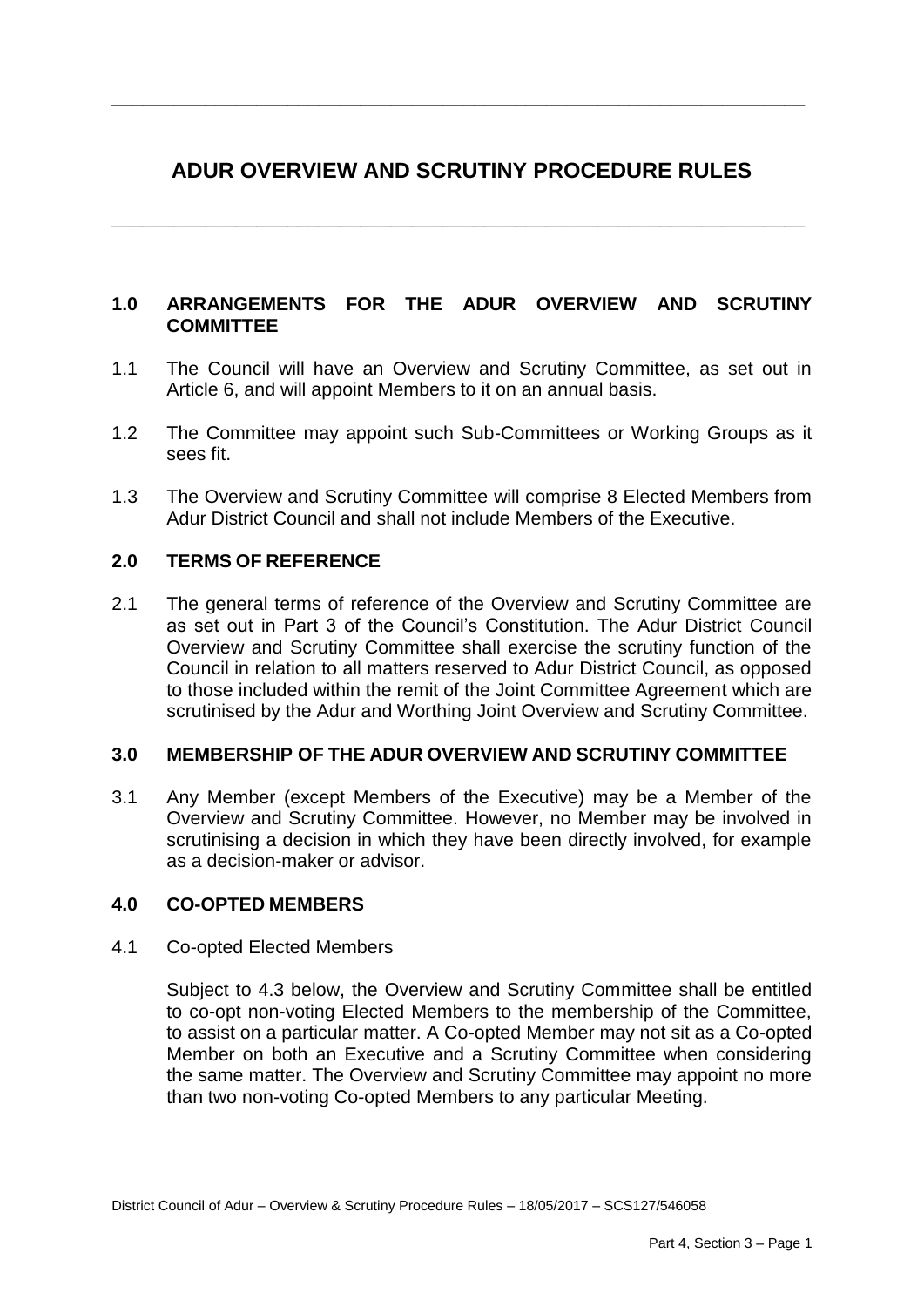### 4.2 Co-opted Unelected Members

Subject to 4.3 below, the Overview and Scrutiny Committee shall be entitled to co-opt non-voting unelected persons to the membership of the Committee, to assist on a particular matter. A Co-opted Member may not sit as a Co-opted Member on both an Executive and a Scrutiny Committee when considering the same matter. The Overview and Scrutiny Committee may appoint no more than two non-voting Co-opted Members to any particular Meeting. A Working Group is not limited to these numbers.

## **5.0 MEETINGS OF THE ADUR OVERVIEW AND SCRUTINY COMMITTEE**

- 5.1 The Committee will meet to consider call-ins relating to decisions of the Adur Executive in relation to a matter reserved to the Executive of Adur District Council.
- 5.2 In addition, Extraordinary Meetings may be called from time to time as and when appropriate. An Extraordinary Meeting of the Adur Overview and Scrutiny Committee may be called by the Chairperson, requesting in writing that the Director for Communities call an Extraordinary Meeting; or by any four Committee Members, signing a requisition, and presenting it to the Chairperson, who if they have failed to call a meeting within 7 calendar days, may provide notice in writing to the Director for Communities, who shall then call such an Extraordinary Meeting.

## **6.0 WORKING GROUPS**

- 6.1 Working Groups may be established as:
	- (a) A standing Working Group for a particular topic for example budget monitoring or holding the Executive to account.
	- (b) As a task and finish Working Group based on an agreed scoping report, likely to involve external attendees, site visits or gathering evidence over time.
	- (c) A time-limited Working Group based on an agreed scoping report, likely to be a review of an internal Council service.
- 6.2 Membership

The Working Group shall consist of at least four Members of the Adur Overview and Scrutiny Committee selected when establishing the Terms of Reference under paragraph 6.1 above.

The overriding criterion shall be the following:

- (a) The subject under discussion;
- (b) The skill set of the Members selected;
- (c) The location in the District of the matter under review;
- (d) As resolved by the Overview and Scrutiny Committee;
- (e) Availability and time commitment as outlined in the scoping report.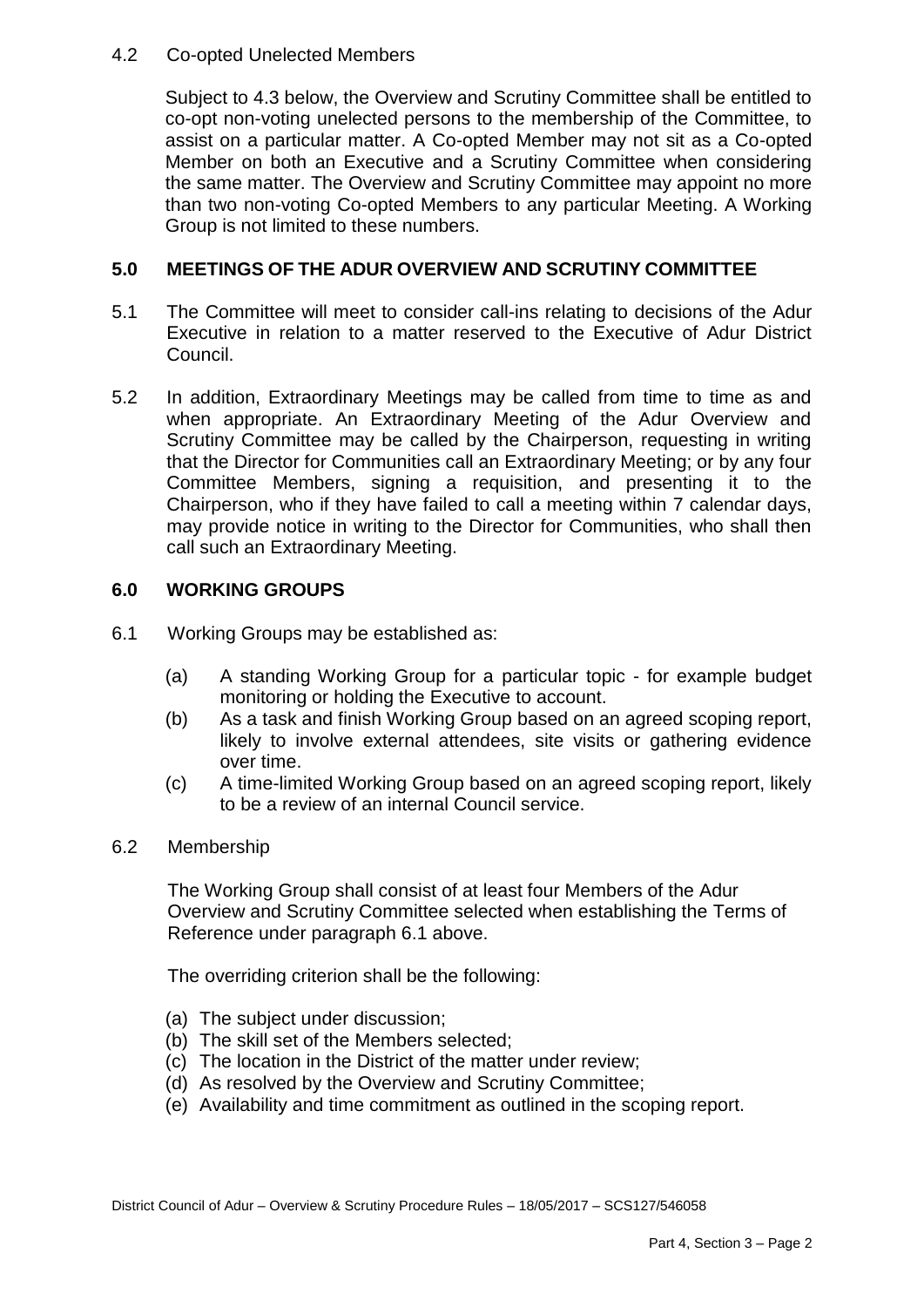#### 6.3 Officer Attendance at Working Groups

The Working Group may invite Officers of the Council to attend meetings of the Working Group as consultees or specialist advisors.

6.4 Quorum

There is quorum of two for a Working Group meeting or site visit.

6.5 Chairing

Each Working Group will select its own Chairman.

6.6 Substitutes

Substitutes are not allowed, although the Working Group may invite other Members from the Adur Overview and Scrutiny Committee to assist it for a particular meeting. Any change to the permanent membership of a Working Group should be approved by the Adur Overview and Scrutiny Committee.

#### **7.0 QUORUM**

7.1 The quorum for the Overview and Scrutiny Committee shall be determined in accordance with Council Procedure Rule 9.

#### **8.0 CHAIRING OF THE ADUR OVERVIEW AND SCRUTINY COMMITTEE MEETINGS**

- 8.1 The Chairperson and Vice-Chairperson of the Overview and Scrutiny Committee are appointed by the Council at their Annual Council Meeting.
- 8.2 It is for each Sub-Committee or Working Group to decide who should Chair those meeting(s). In the event of a dispute, reference should be made to Council Procedure Rule 8.

#### **9.0 AGENDA ITEMS**

9.1 Agendas will be published in accordance with the Access to Information Procedure Rules in Part 4 of the Constitution by the Director for Communities, in consultation with the Chairman of the Committee.

#### **10.0 POLICY REVIEW AND DEVELOPMENT**

- 10.1 The Adur Overview and Scrutiny Committee or any Sub-Committees may make proposals to the Council, its Committees or the Executive for policy development, in so far as they relate to matters within that body's terms of reference.
- 10.2 The Adur Overview and Scrutiny Committee may hold inquiries and investigate the available options for future direction in policy development and may appoint advisors and assessors to assist them in this process. Such advisors may or may not be appointed as Co-opted Members, subject to the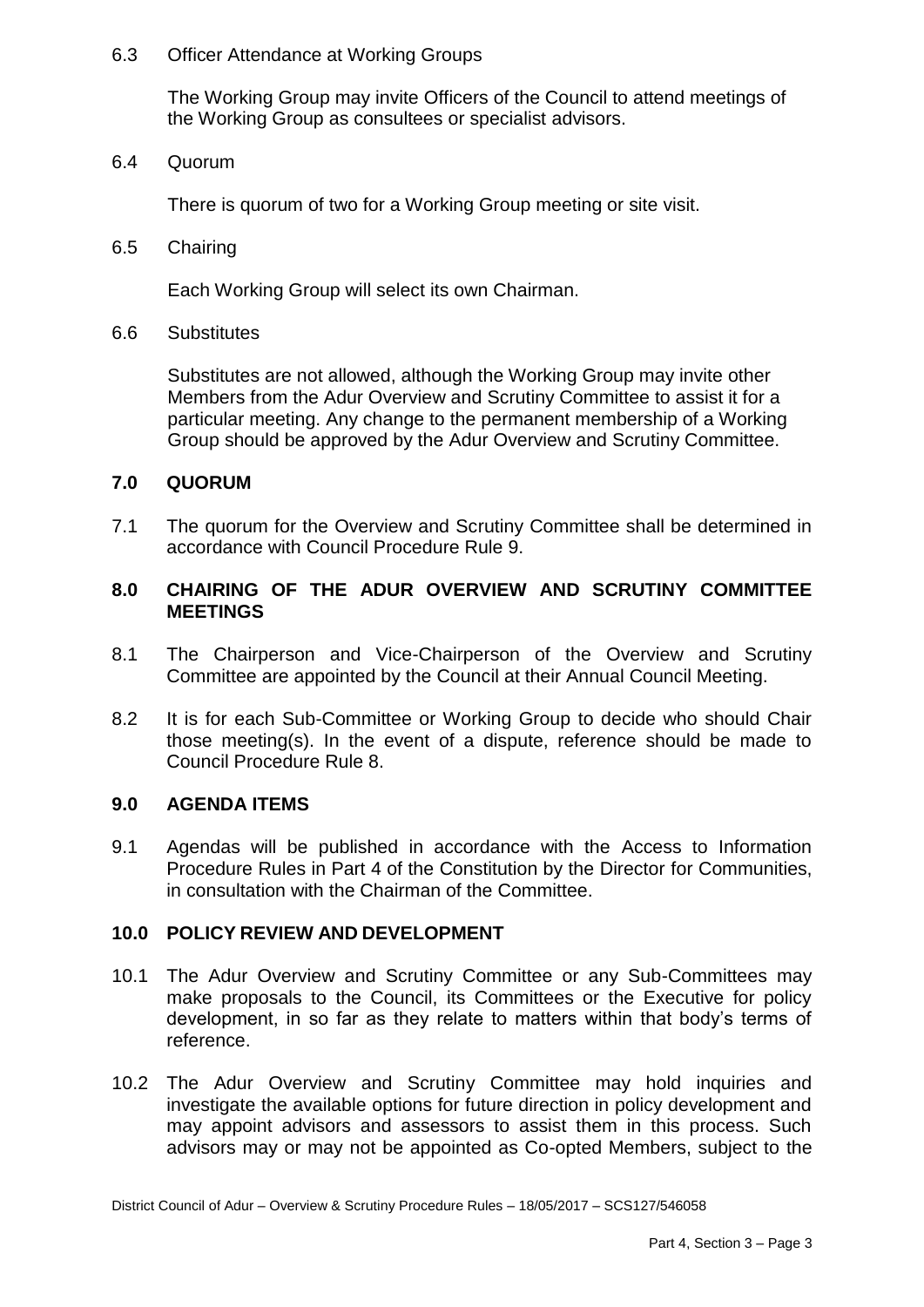provisions of paragraph 4.0 above. The Committee may go on site visits, conduct public meetings, commission research and do all things that it reasonably considers necessary to inform their deliberations. It may ask witnesses to attend (see below) to address it on any matter under consideration and may, subject to available resources, pay to any advisors, assessors and witnesses a reasonable fee to cover their expenses for doing so.

## **11.0 REPORTS FROM THE ADUR OVERVIEW AND SCRUTINY COMMITTEE**

- 11.1 Once it has formed recommendations, the Director for Digital and Resources will prepare a formal report incorporating the views of the Adur Overview and Scrutiny Committee and submit it to the relevant body.
- 11.2 The Council, the Executive or the Committee shall consider any report of the Director for Digital and Resources submitting the views of Adur Overview and Scrutiny Committee at their next Ordinary Meeting (subject to Access to Information Rules), after it has been submitted to the Director for Communities for placing on the Agenda.
- 11.3 Alternatively the minute from a meeting of Adur Overview and Scrutiny Committee may be referred to the Council, its Executive or a Committee. In cases where the minutes of the previous meeting have not been agreed by the Adur Overview and Scrutiny Committee a draft minute shall be prepared by the Director for Communities in consultation with the Chairperson prior to the meeting of the Executive, Committee or Council.

## **12.0 RIGHTS OF OVERVIEW AND SCRUTINY COMMITTEE MEMBERS TO DOCUMENTS**

12.1 In addition to their rights as Councillors, Members of the Overview and Scrutiny Committee have the additional right to documents, and to notice of meetings as set out in the Access to Information Procedure Rules in Part 4 of this Constitution.

## **13.0 MEMBERS AND OFFICERS GIVING ACCOUNT**

13.1 As well as reviewing documentation, in fulfilling the scrutiny role, it may require any Member, Head of Paid Service, Chief or Deputy Chief Officer to attend before it to explain in relation to matters within their remit in connection to a call-in of a decision and it is the duty of those persons to attend if so required. Questions for those being requested to attend should be presubmitted no later than two working days in advance of the meeting.

When requesting Officers and Members of the Council to attend, sufficient notice of the meeting should be provided to them as referred below.

13.2 Where any Member or Officer is required to attend the Overview and Scrutiny Committee under this provision, the Chairperson of the Committee will inform the Director for Digital and Resources, who shall inform the Member or Officer in writing, giving at least 5 working days' notice of the meeting at which he/she is required to attend. The notice will state the nature of the call-in on which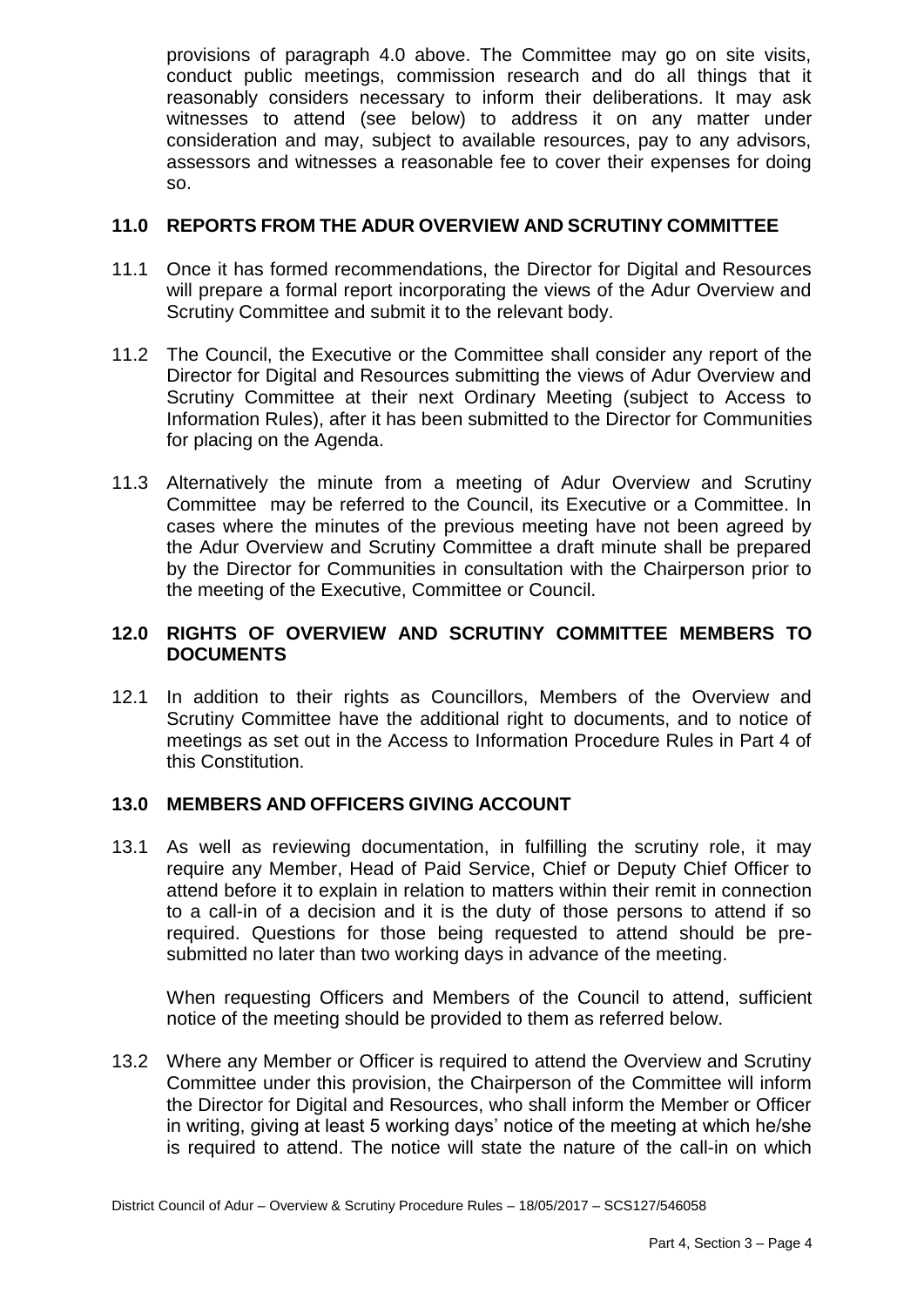he/she is required to attend to give account and whether any papers are required to be produced for the Committee. Where the account to be given to the Committee will require the production of a report, then the Member or Officer concerned will be given sufficient notice to allow for preparation of that documentation.

13.3 Where, in exceptional circumstances, the Member or Officer is unable to attend on the required date, then the Overview and Scrutiny Committee shall in consultation with the Member or Officer arrange an alternative date for attendance.

## **14.0 ATTENDANCE BY OTHERS**

14.1 The Overview and Scrutiny Committee may invite people other than those people referred to in paragraph 15 above to address it, discuss issues of local concern and/or answer questions in connection with the call-in relevant to the meeting. It may for example wish to hear from residents, stakeholders and Members and Officers in other parts of the public sector and shall invite such people to attend.

# **15.0 CALL-IN OF A DECISION**

- 15.1 When a decision is made, in respect of a matter reserved to the Executive of Adur District Council, by:
	- (a) Adur's Executive as a whole body;
	- (b) an Individual Executive Member; or
	- (c) an Officer with delegated authority from the Executive;

and the decision has been published on the Council's website and made available at the main offices of the Council, as set out in the Access to Information Procedure Rules in Part 4 of this Constitution, subject to the provisions of this paragraph it is subject to call-in.

- 15.2 The Record of Decision will bear the date on which it is published and, subject to general exceptions, will specify the date on which the decision will come into force, and may then be implemented unless the decision is called in.
- 15.3 A decision may be called in:
	- (a) if it conflicts with Council policy;
	- (b) If it conflicts with the Council's Budget Strategy;
	- (c) where there is evidence to suggest the principles of decision-making (as set out in Article 12 of this Constitution) have not been complied with, for example the absence of appropriate consultation.

No decisions other than Executive decisions may be called in.

- 15.4 During the period between the decision being made and coming into force:
	- (a) The Monitoring Officer shall call-in a decision for scrutiny if any three Members of Adur District Council, in total, submit to the Monitoring Officer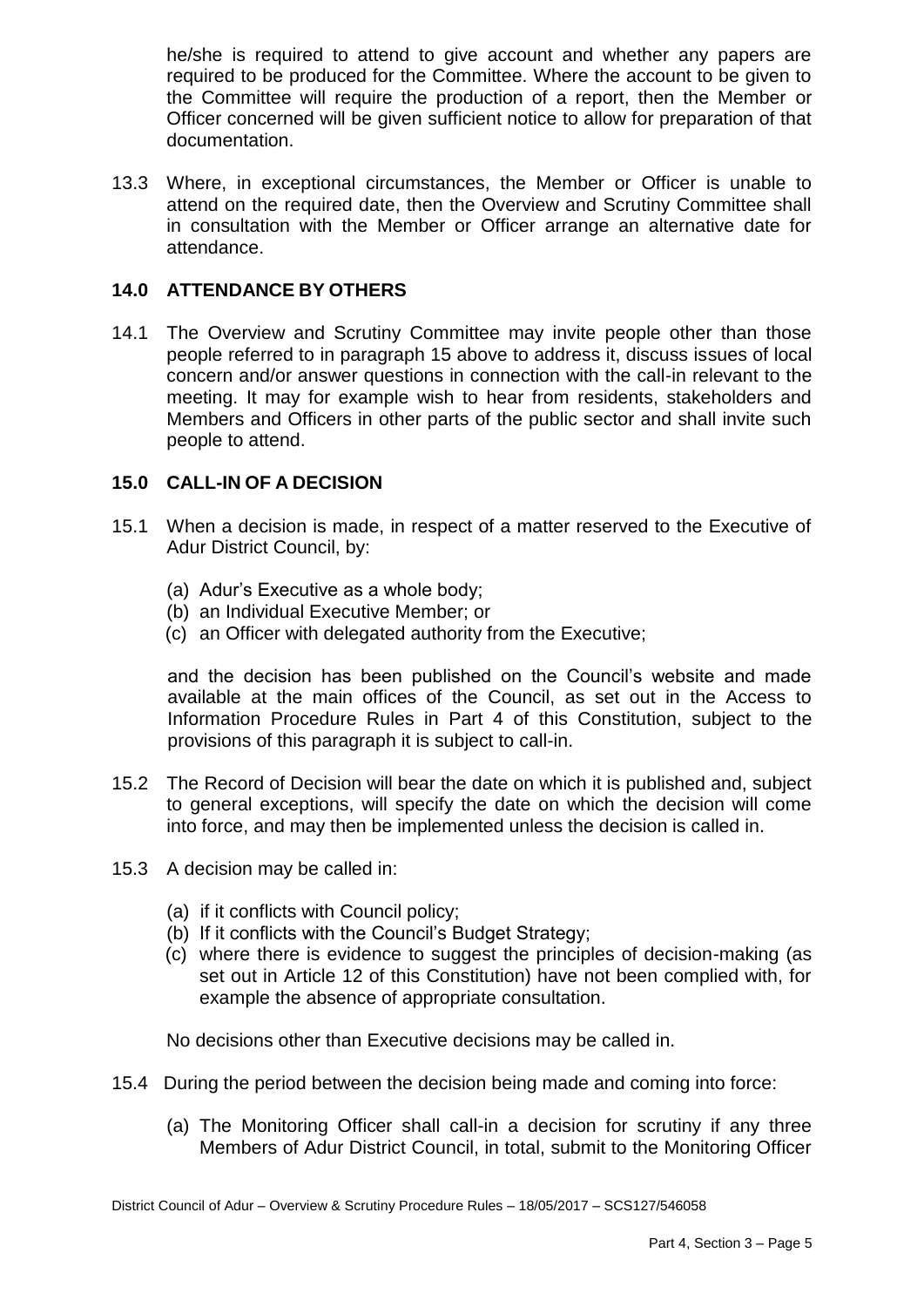in writing, by email to [monitoringofficer@adur-worthing.gov.uk,](mailto:monitoringofficer@adur-worthing.gov.uk) a request for a matter to be called in. Such a request is to be made by 5.00pm on the fifth clear working day, from the day on which the Record of Decision is published. The request must include the reasons for the call-in.

- (b) Upon receipt of the request, the Monitoring Officer shall consult with the Chairperson, or Vice-Chairperson in their absence, and shall determine whether or not the call-in is in accordance with the requirement of these rules. The Monitoring Officer shall notify the Members who made the request, the Director for Communities, and the Decision-maker, or Chairperson of Decision Making body, of the determination, within 2 clear working days of the request being received.
- (c) If the call-in is accepted, the decision will be put on hold pending referral to the Overview and Scrutiny Committee.
- (d) The Director for Communities shall, within 10 clear working days of the call-in being accepted, after consultation with the Chairperson, call a meeting of the Overview and Scrutiny Committee. Such meeting is to be held on such date as the Director for Communities shall determine, but to be held as soon as is reasonably practicable.
- 15.5 The Monitoring Officer will provide a report for the Meeting in respect of the call-in which will include the procedure for the call-in hearing.
- 15.6 Prevention of Call-in Procedure

The call-in procedure set out above shall not apply where the decision relates to a matter which is urgent and cannot reasonably be deferred.

A decision will relate to a matter which is urgent if any delay caused by the call-in process would:-

- (a) be highly likely to result in the Council incurring significant additional expenditure or loss of significant additional income; or
- (b) be highly likely to result in significant damage to the Council's reputation; or
- (c) prevent the Council from meeting its legal obligations.

The agreement must be obtained in writing in advance of making the decision, by way of completion of a Notice, by the Director for Communities, of Chairperson of the Overview and Scrutiny Committee, that it is reasonable in all the circumstances to treat the decision to be made as one which is urgent and therefore not subject to call-in. In the absence of the Chairperson of the Overview and Scrutiny Committee, the Vice-Chairperson's consent shall be required. In the absence of the Chairperson and Vice Chairperson, the consent of the Chairman of the Council shall be required.

The Record of Decision and Notice that the decision is exempt from call-in, shall state that in the opinion of the Chairperson of the Overview and Scrutiny